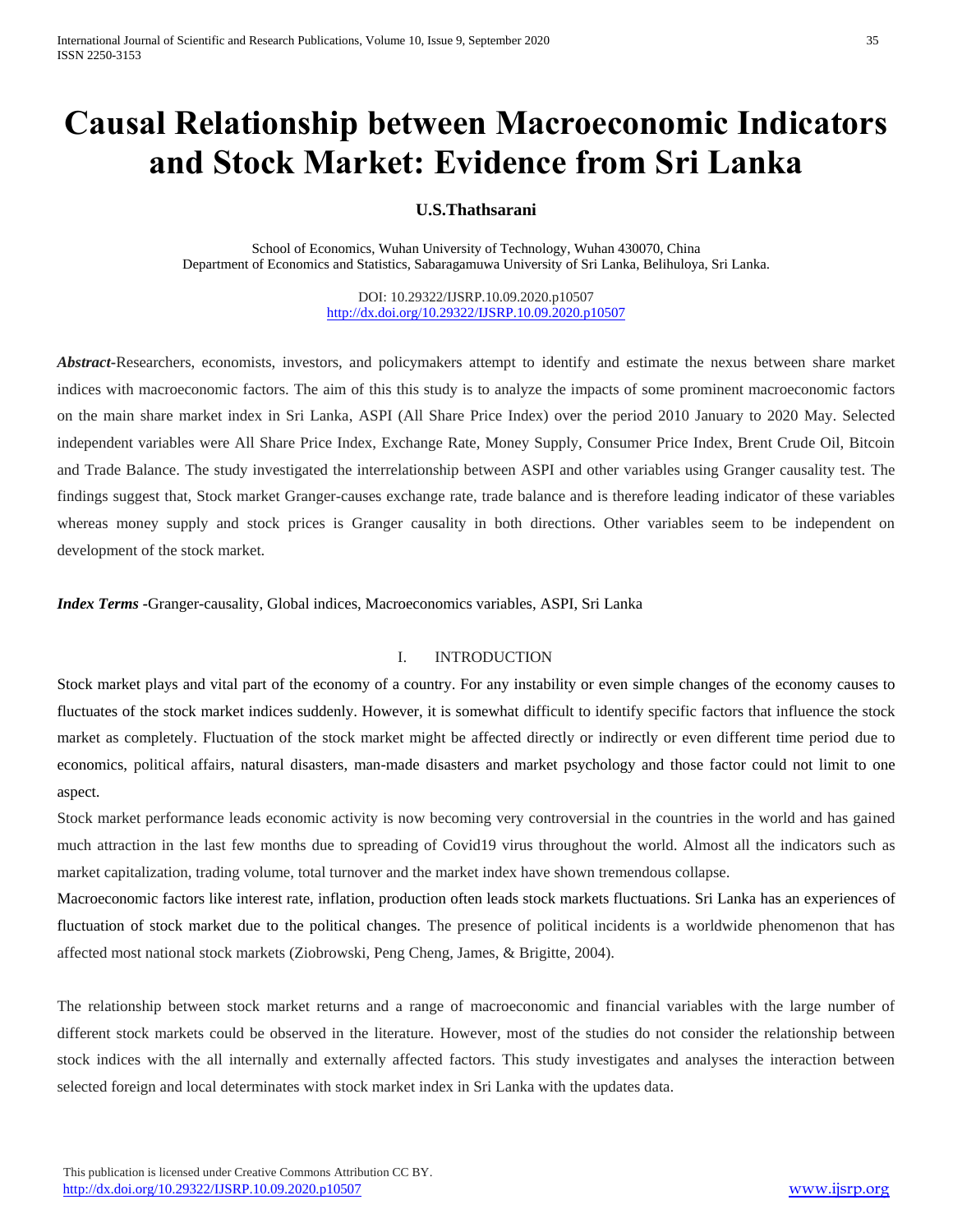The remainder of the paper is organized as follows: Section 2 briefly depicts and reviews existing literature on the nexus between stock price and macro-economic variables, section 3 explains the data and methodology; Section 4 analyses the empirical results and the final section is presented conclusion.

#### II. LITERATURE REVIEW

The relationship between stock markets and macroeconomic forces has been widely debated in the finance and macroeconomic literature. Large number of studies have focused to link the macroeconomic variables and stock market. Out of them some are aimed to analysis with market indices and some are focused to stock return. (Pal & Mittal, 2011)observed relationship (long run) between two Indian capital markets and some macroeconomic variables (interest rates, inflation, and exchange rate and gross domestic savings) with quartile data from January 1995 to December 2008 utilizing unit root test, co-integration and error correction mechanism. Inflation rate have the significant impact on both capital markets whereas interest rate and foreign exchange rate have the impact on one capital market were the findings.

(Andreas & Macmillan, 2009) conducted an analysis for comparison of US and Japan. The study has suggested that for the US, there is a positive relationship between stock prices and industrial production while interest rate and consumer price index are negatively associated with stock prices further for Japan, their findings showed that stock prices are negatively related to industrial production and negatively related to money supply. Theoretically, change in exchange rate affects the global performances of the firms which will affect their share prices. stated that exchange rate has positive effect on stock returns according to (Abdalla & Murinde, 1997). Foreign exchange and equity market returns should be negatively correlated because of portfolio rebalancing (Hau & Rey , 2006) According to (Nesrine, Hamad, Christian, & Sahar, 2018) exchange rate volatility has a significant effect on stock market fluctuations adopting a Generalized Autoregressive Conditional Heteroskedasticity (GARCH) model.

Impact of stock markets, exchange rates and oil price on Bitcoin price were observed by (Vank Wijk, 2013). Findings was that in the long run, the Dow Jones Index, the euro–dollar exchange rate and oil price have a significant impact on the value of Bitcoin. However, it is difficult to identify the direct relationship between changing of Bitcoin prices with stock market performances (Erads & Caglar , 2018). ( Degiannakis, Filis, & Kizys, 2014) investigated the impacts of oil price shocks on stock markets in Europe over the 1999–2010 period. The findings obtained from a structural vector autoregressive model suggested that increases in oil prices significantly affect the demand side of economies, which finally cause a negative effect on stock markets. They stressed that oil price is a good indicator on predicting stock market volatility. (Pilinkus & Boguslauskas, 2009) analyzed the short-run relationships between macroeconomic variables and the stock market index in Lithuania over the 2000–2009 period. Their findings suggested that increases in GDP and money supply raise the stock market index while increases in unemployment, exchange and interest rates reduced the index value.

(Rashid , 2008) concluded that co-integration between the stock prices and macroeconomic variables with consumer prices, industrial production, exchange rate and the market rate of interest. Further of this study estimated in the long run there is bi directional causation between the stock prices and macroeconomic variables where as in short run, the stock prices are Granger-caused by changes in interest rates.

# III. DATA AND METHODOLOGY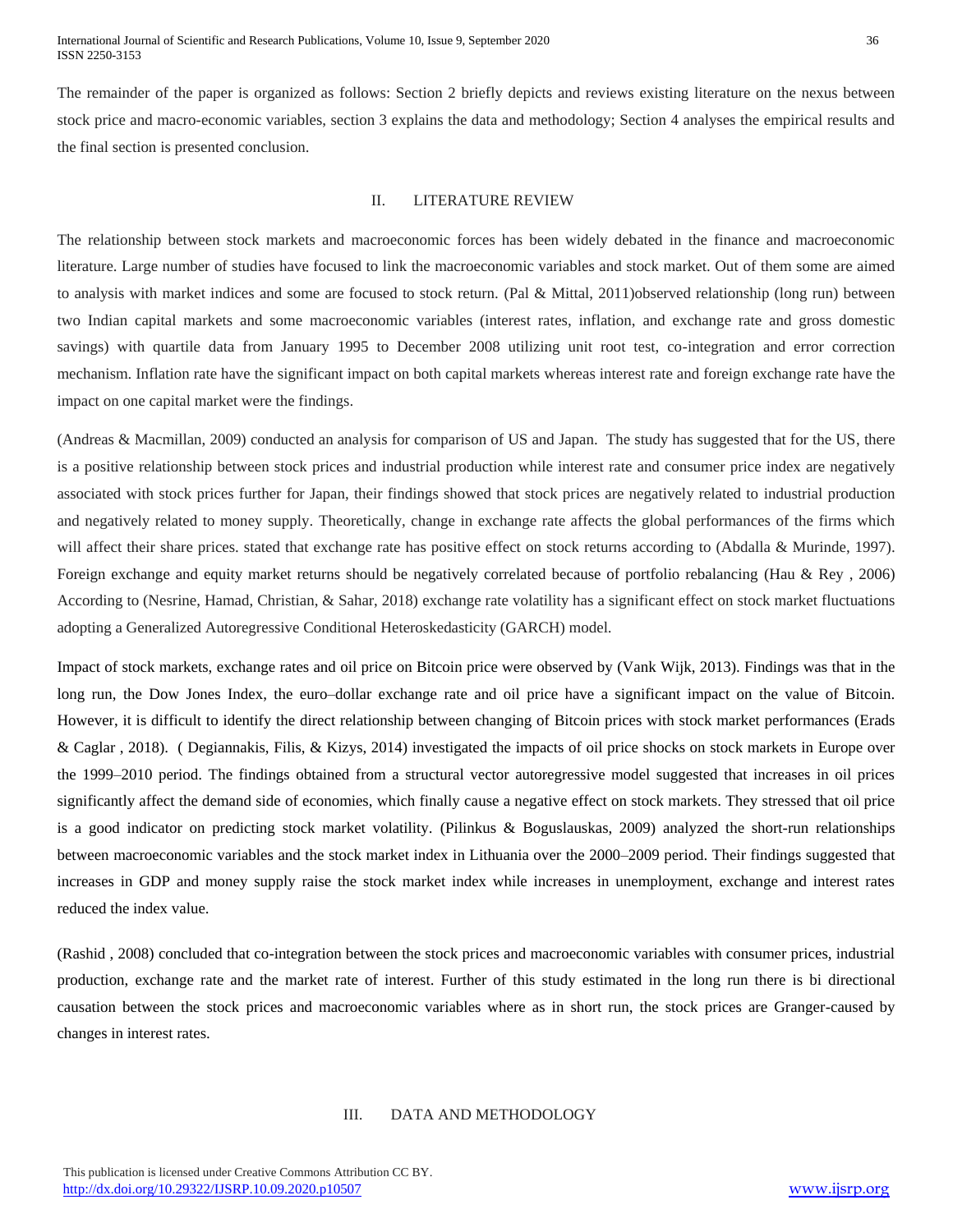International Journal of Scientific and Research Publications, Volume 10, Issue 9, September 2020 37 ISSN 2250-3153

## **Variables**

For the analysis, data were gathered mainly stock market index named as All Share Price Index (ASPI) measured by the movement of share prices of all listed companies which based on market capitalisation and trading on the Colombo Stock Exchange. Base values are established with average market value on year 1985.

Table 1 Description of variables

| <b>Variable</b>               | Label      | <b>Variable</b>   | Label      |
|-------------------------------|------------|-------------------|------------|
| <b>Financial Innovation</b>   | FI         | Land & Property   | L&P        |
| Banks, Finance & Insurance    | <b>BFI</b> | Manufacturing     | <b>MFG</b> |
| Beverage, Food & Tobacco      | <b>BFT</b> | <b>Motors</b>     | <b>MRT</b> |
| Construction & Engineering    | $C\&P$     | Oil Palms         | OIL        |
| Chemicals & Pharmaceuticals   | C&E        | Power & Energy    | <b>PLT</b> |
| Diversified                   | <b>DIV</b> | Plantations       | P&E        |
| Footwear & Textiles           | F&T        | Stores & Supplies | <b>SRV</b> |
| Hotels & Travels              | <b>HLT</b> | <b>Services</b>   | S&S        |
| Healthcare                    | H&T        | Telecommunication | TEL        |
| <b>Investment Trusts</b>      | <b>INV</b> | Trading           | <b>TRD</b> |
| <b>Information Technology</b> | <b>IT</b>  |                   |            |

Source: Central bank of Sri Lanka, Colombo Stock Exchange

Above table presenting the listed all investigated variables. USD to Sri Lankan (LKR) rupees monthly exchange value is considered as EX variable. Money supply denoted as total money stock that circulates among the general public at a given period and here considered M2 which includes

notes and coins with the public, deposits of public with commercial banks and time and savings deposits of the public with commercial banks as Million rupees. CPI is an index which is calculated considering the change in the cost to the average consumer of acquiring a basket of goods and service. As a global index Brent crude oil exchange price (USD) per barrel and Bitcoin price were considered. Trade balance of a country normally obtain the difference between export and important and normally Sri Lanka having practices of negative values of its. The data on all the variables are collected on monthly basis for the period from January 2010 to May 2020.

## **Methodology**

In order to check the interaction between FI and the selected sector specific variables, as a first step it is mandatory to determine whether the data is stationary or not. In this analysis the most popular and widely used test for the unit root is Augmented Dickey– Fuller test (ADF) ( (Dickey & Fuller, 1979), has utilized.

As a second step, create bivariate VAR models for data in levels and determine appropriate lag length *p*. The most common approach for model order selection involves selecting a model order that minimizes one or more information criteria evaluated over a range of model orders is Akaike Information Criterion (AIC) :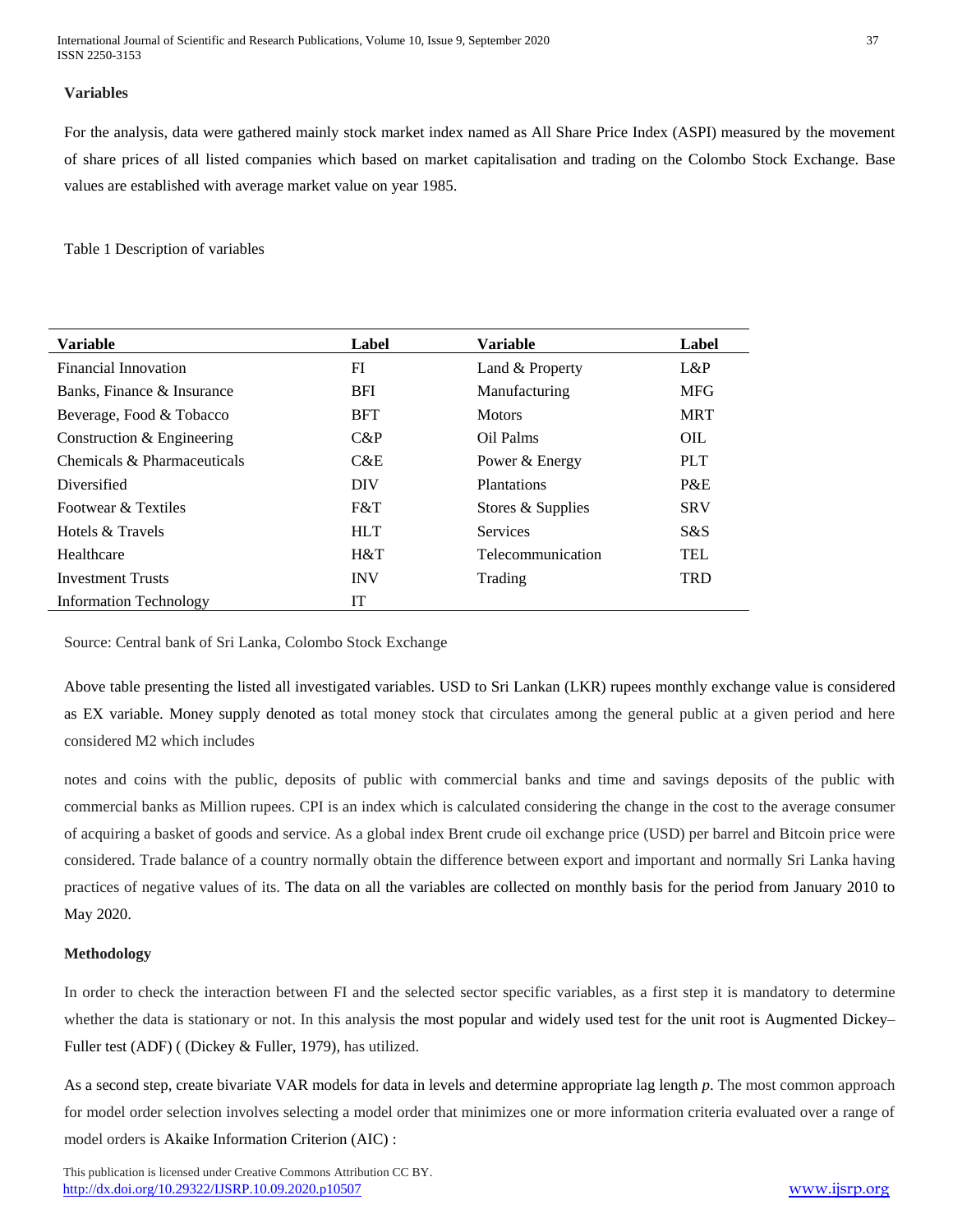$$
AIC = 2k - 2\ln(L)
$$

Here *L* is the maximum value of the likelihood function for the model and *k* is the number of estimated parameters in model. The decision for the best model is one with the minimum AIC value.

Next step is testing co-integration to see possible presence of integration using Johansen's methodology, takes its starting point in the vector auto regression (VAR) of order p given by

$$
\mathbf{y}_t = \mu + A_1 \mathbf{y}_{t-1} + \dots + A_p \mathbf{y}_{t-p} + \varepsilon_t
$$

where  $y_t$  is an nx1 vector of variables that are integrated of order one – commonly denoted I(1) – and  $\varepsilon_t$  is an nx1 vector. if two time series are integrated, then there must exist Granger causality between them in any direction or in both directions

Last step is to apply (Toda & Yamamoto, 1995)approach for testing Granger causality. If the data in level with lag length *p + m*, it requires creating bivariate VAR models. Here *p* is the number of lags found in VAR model following AIC and *m* represents maximal order of integration of variables in the process. Granger causality test is a technique for determining whether one time series is significant in forecasting another (Granger, 1969)

$$
Y_t = a_0 + \sum_{t=1}^{p+m} a_t Y_{t-1} + \sum_{t=1}^{p+m} b_t X_{t-1} + \varepsilon_{t1}
$$

$$
X_t = c_0 + \sum_{t=1}^{p+m} c_t X_{t-1} + \sum_{t=1}^{p+m} d_t Y_{t-1} + \varepsilon_{t2}
$$

In this case variable Y is Granger caused by variable X if variable X assists in predicting the value of variable Y. If this is the case, it means that the lagged values of variable X are statistically significant in explaining variable Y. It can be tested using Walt test statistics. When the null hypothesis that X does not Granger-cause Y:

$$
H_{nul} \sum_{t=1}^{p} b_t = 0 \qquad vs \qquad H_{all} \sum_{t=1}^{p} b_t \neq 0
$$

And when Y does not have Granger-cause X;

$$
H_{nul}, \sum_{t=1}^{p} d_t = 0 \qquad vs \qquad H_{all}, \sum_{t=1}^{p} d_t \neq 0
$$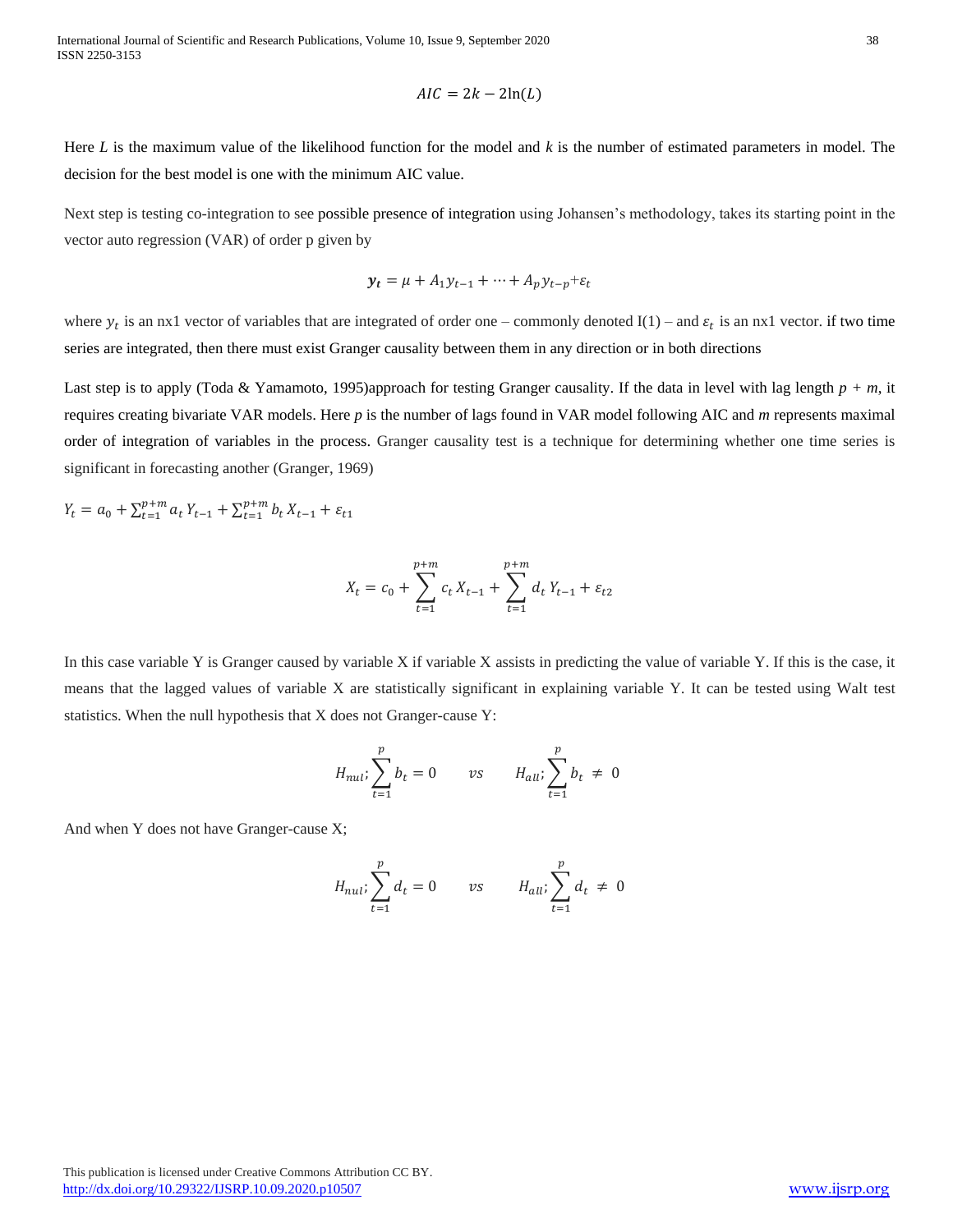## IV. RESULTS

Figure 1 presented that the distribution of all variable according to the selected time period. All of the above visual inspection suggests that the variables in levels do not have constant mean. Further, it is illustrated that all the time series plots are not stationary and showing the pattern of trend and fluctuations along with time. Variable ER, CPI, M2 and BT are presented increasing trend whereas BO and TB showed negative trend.



Figure 1: Time series plot for all variables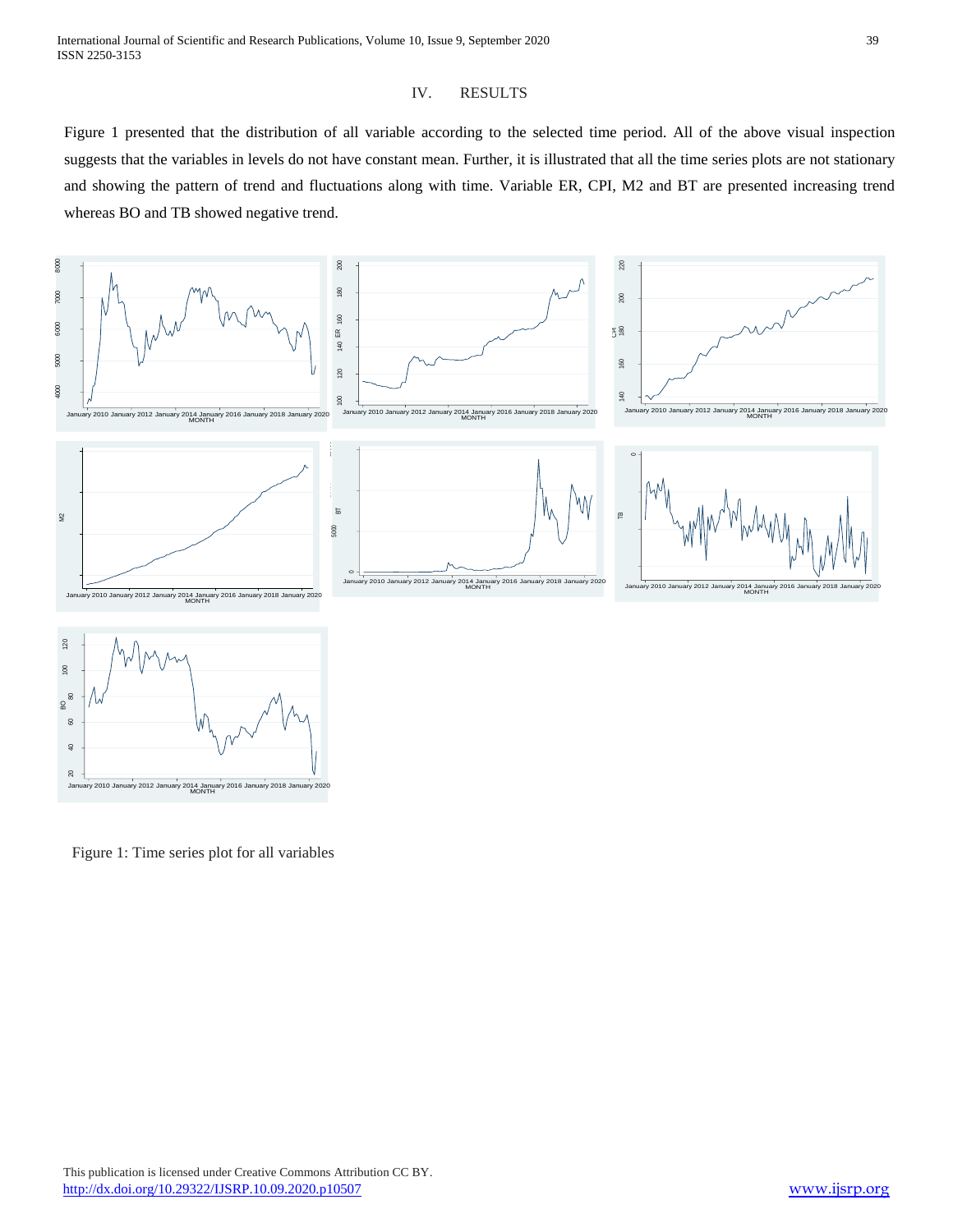# **Table 2 descriptive statistics for the variables**

| Variable       | Mean    | <b>SD</b> | Minimum | Median  | Maximum |
|----------------|---------|-----------|---------|---------|---------|
| <b>ASPI</b>    | 6146.6  | 803.4     | 3636.4  | 6194.6  | 7798    |
| ER             | 140.93  | 22.52     | 109.45  | 133.26  | 190.5   |
| M <sub>2</sub> | 3971059 | 1755168   | 1551744 | 3553629 | 7335948 |
| <b>CPI</b>     | 180.04  | 21.35     | 138.4   | 181.6   | 212.7   |
| <b>BT</b>      | 2303    | 3473      | 0.1     | 416     | 13850   |
| <b>BO</b>      | 78.57   | 26.66     | 19.33   | 74.64   | 125.89  |
| IM             | 224815  | 53989     | 111494  | 218424  | 329465  |
| EX             | 124221  | 31910     | 53721   | 119857  | 202850  |

Source: Author's own calculation

Mean, standard deviation, minimum medium and maximum value foe the monthly data for the period of 2010 January to 2020 May presented in table 2.

# **Table 3: Results of ADF test**

| <b>Variable</b> | Data in level |                | Data in first difference |                |
|-----------------|---------------|----------------|--------------------------|----------------|
|                 | t-statistics  | <b>P-value</b> | t-statistics             | <b>P-value</b> |
| <b>ASPI</b>     | $-2.883$      | 0.168          | $-10.182$                | 0.00           |
| ER              | $-1.933$      | 0.638          | $-8.333$                 | 0.00           |
| M <sub>2</sub>  | $-1.832$      | 0.689          | $-11.171$                | 0.00           |
| <b>CPI</b>      | $-2.076$      | 0.559          | $-8.401$                 | 0.00           |
| <b>BT</b>       | $-2.468$      | 0.344          | $-10.976$                | 0.00           |
| <b>BO</b>       | $-2.362$      | 0.400          | $-8.59$                  | 0.00           |
| TB              | $-7.529$      | 0.000          | $-18.315$                | 0.00           |

Source: Author's own calculation

Unit root in data in level and data in first difference under the ADF test are presented in table 3. Except TB variable other all variables are not stationary and it is clearly showed that the null hypothesis of the existence of unit root is rejected at 5% significance level for the first difference data. Finally results are suggested that time series are characterized as I(1).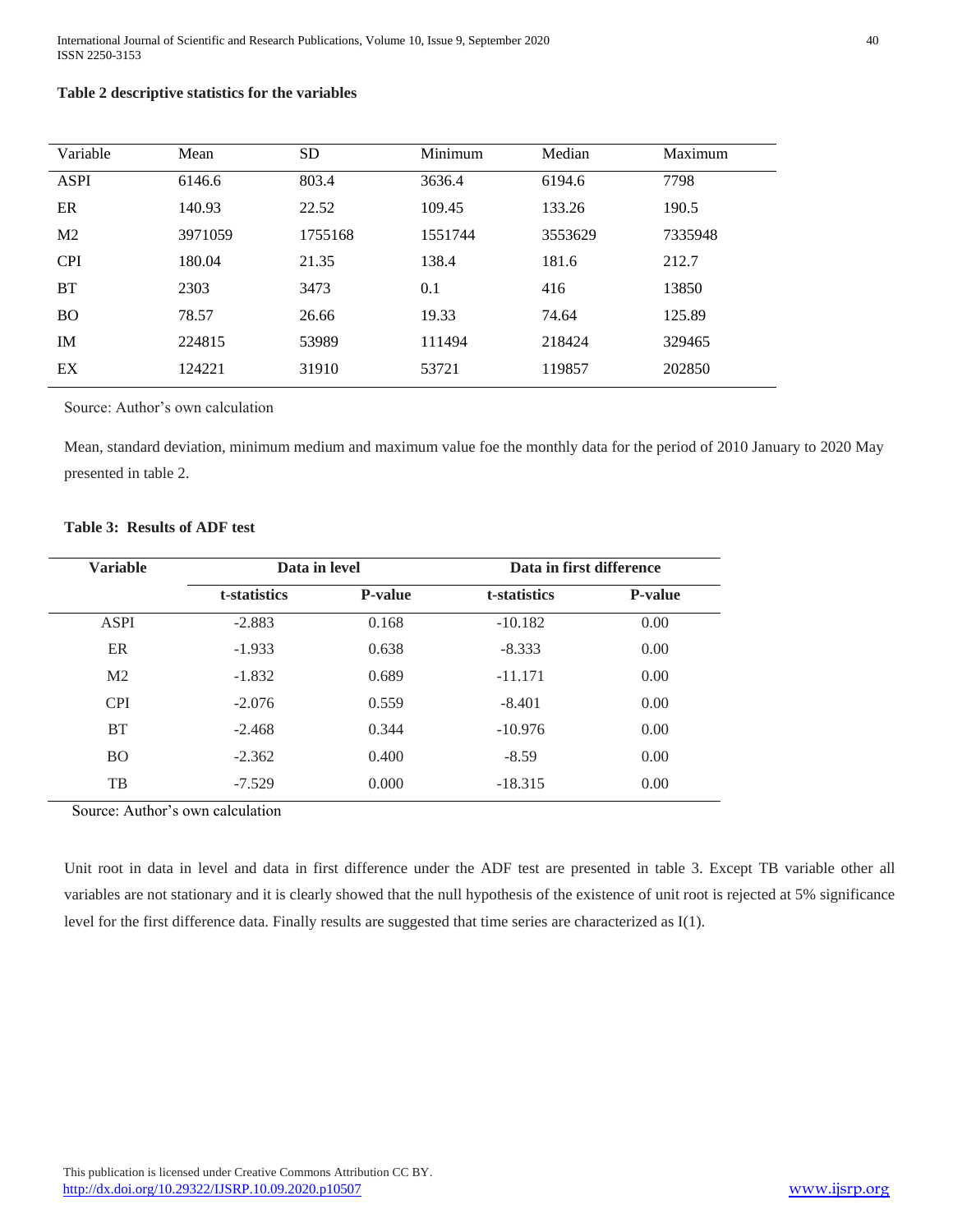## **Table 4: Results of Lag selection**

| VAR Model       | Lag            | AIC     | P value |
|-----------------|----------------|---------|---------|
| <b>ASPI</b> «ER |                | 18.245  | 0.00    |
| $ASPI \ll M2$   |                | 38.176  | 0.000   |
| <b>ASPI«CPI</b> | 4              | 17.465  | 0.001   |
| <b>ASPI«BT</b>  |                | 30.8908 | 0.00    |
| $ASPI$ $\&BO$   | $\mathfrak{D}$ | 20.765  | 0.023   |
| <b>ASPI</b> «TB | 3              | 37.037  | 0.089   |
|                 |                |         |         |

Source: Author's own calculation

Selecting optimal lag length using VAR model with constant association are presented in Table 4 according to Akaike Information Criterion (AIC) for every model. Presence of serial correlation of the residuals are tested with this analysis.

#### **Table 5. Result of** *Johansen's cointegration tests*

| Rank       | Variable |                |            |           |           | Critical value |       |
|------------|----------|----------------|------------|-----------|-----------|----------------|-------|
|            |          |                |            |           |           |                |       |
|            | ER       | M <sub>2</sub> | <b>CPI</b> | <b>BT</b> | <b>BO</b> | TB             | 5%    |
| $r = 0$    | 13.417   | 21.496         | 13.305     | 13.297    | 12.559    | 29.058         | 15.41 |
| $r \leq 1$ | 0.0441   | 1.171          | 0.530      | 0.8137    | 2.39      | 8.462          | 3.76  |

Source: Author's own calculation

Under the result of ADF has suggested that all the variables are characterized by I(1). For the multiple individual time series found to be integrated of order one, then another test used to determine whether long-term relationship exist among the variables, an additional test is required to determine whether long-term relationships exist among the variables. Table 5 presented the results for Johansen test between ASPI and all other six variables. According to the results, possible cointegration occurs between ASPI with M2 and ASPI with TB. It is that there is an evidence to reject null hypothesis of no cointegrating vectors (r=0) on significance level 5 % and accept the alternative of one or more integrating vectors. The presence of cointegration between stock market prices and selected macroeconomic variables provide firm evidence that there exists an interactive relation between them. If we discover some sort of this relationship in bivariate analysis, there inevitably exists a causal relationship at least in one direction.

Final step of the analysis is to test the Granger causality with the help of Wald test statistics. According to the results of Table 6 there is an evidence to reject null hypothesis by giving the conclusion that Granger causality from ASPI to Exchange Rate at the 5% significance level. Results showed that next important relationship between ASPI and broad money supply (M2) because that variable has Granger causality in both directions at the around 5 % significance level. There is one direct Granger causality from ASPI to Trade Balance and its significant at the 5% significant.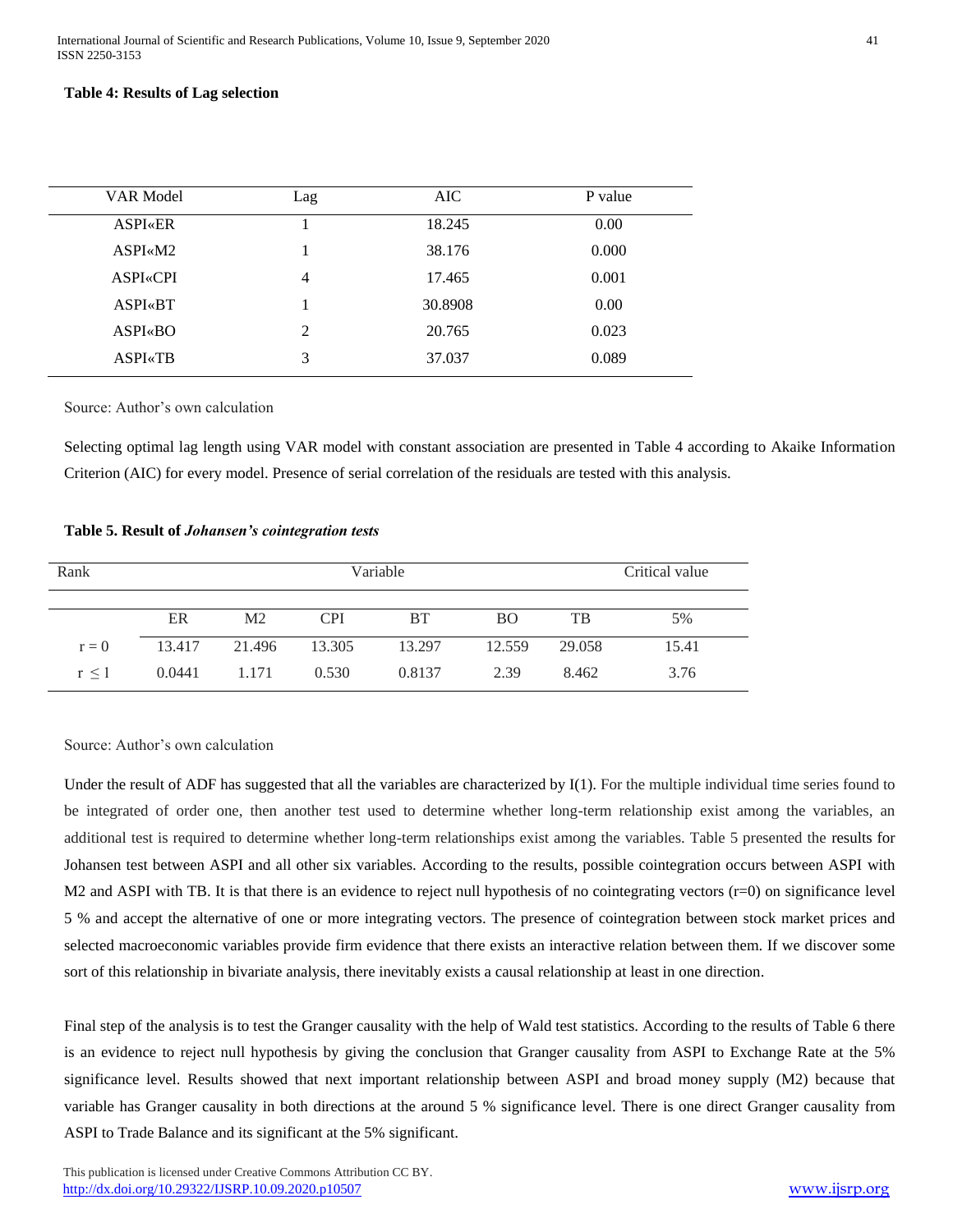| <b>Null hypothesis</b>             | Lags           | <b>Test statistics</b> | <b>P</b> -value |
|------------------------------------|----------------|------------------------|-----------------|
| ASPI does not cause ER             | 1              | 0.762                  | 0.3843          |
| ER does not cause ASPI             | 1              | 3.8766                 | 0.051           |
| ASPI does not cause M2             | 1              | 5.6723                 | 0.0188          |
| M <sub>2</sub> does not cause ASPI | 1              | 3.438                  | 0.066           |
| ASPI does not cause CPI            | 4              | 1.027                  | 0.396           |
| CPI does not cause ASPI            | $\overline{4}$ | 1.449                  | 0.222           |
| ASPI does not cause BT             | 1              | 0.393                  | 0.532           |
| BT does not cause ASPI             | 1              | 1.746                  | 0.189           |
| ASPI does not cause BO             | 2              | 0.878                  | 0.418           |
| BO does not cause ASPI             | $\overline{2}$ | 0.037                  | 0.963           |
| ASPI does not cause TB             | 3              | 0.656                  | 0.581           |
| TB does not cause ASPI             | 3              | 3.299                  | 0.023           |

## **Table 6: Results of bivariate Granger Causality**

Source: Author's own calculation

## V. CONCLUSION

This paper is to explore the impact of different macroeconomic and global variables on the stock market in Sri Lanka using Granger causality approach. For the analysis, exchange rate, money supply, Consumer Price Index, Bitcoins, Brent oil and trade balance with All Share Price Index are considered for all monthly data from January 2010 to May 2020. According to Johansen cointegration test, it is concluded that there is cointegration between ASPI with exchange rate, Consumer Price Index, Bitcoins and Brent oil in Sri Lanka. Further finding bivariate causal relationship using Granger causality, there is a relationship with ASPI and exchange rate. So exchange rate may be the one of leading factors for the stock index in Sri Lanka. The next important bidirectional Granger causality emerged between stock market and money supply and also it further shown on theoretical and empirical evidence. The final significant relationship with ASPI occurs in trade balance. Depending on the import and export variables, investors can take their decision on stock market investment and trade balance may be the one of leading factor. However, other variables in the analysis of stock market relationship are independent.

## **REFERENCES**

- Abdalla , I., & Murinde, V. (1997). Exchange rate and stock price interactions in emerging financial markets: evidence on India, Korea, Pakistan and the Philippines. *Applied Financial Economics*.
- Andreas , H., & Macmillan, P. (2009). Can macroeconomic variables explain long-term stock market movements? A comparison of the US and Japan. *Applied Financial Economics*.
- Degiannakis, S. A., Filis, G., & Kizys, R. (2014). The Effects of Oil Price Shocks on Stock Market Volatility: Evidence from European Data. *The Energy Journal* .